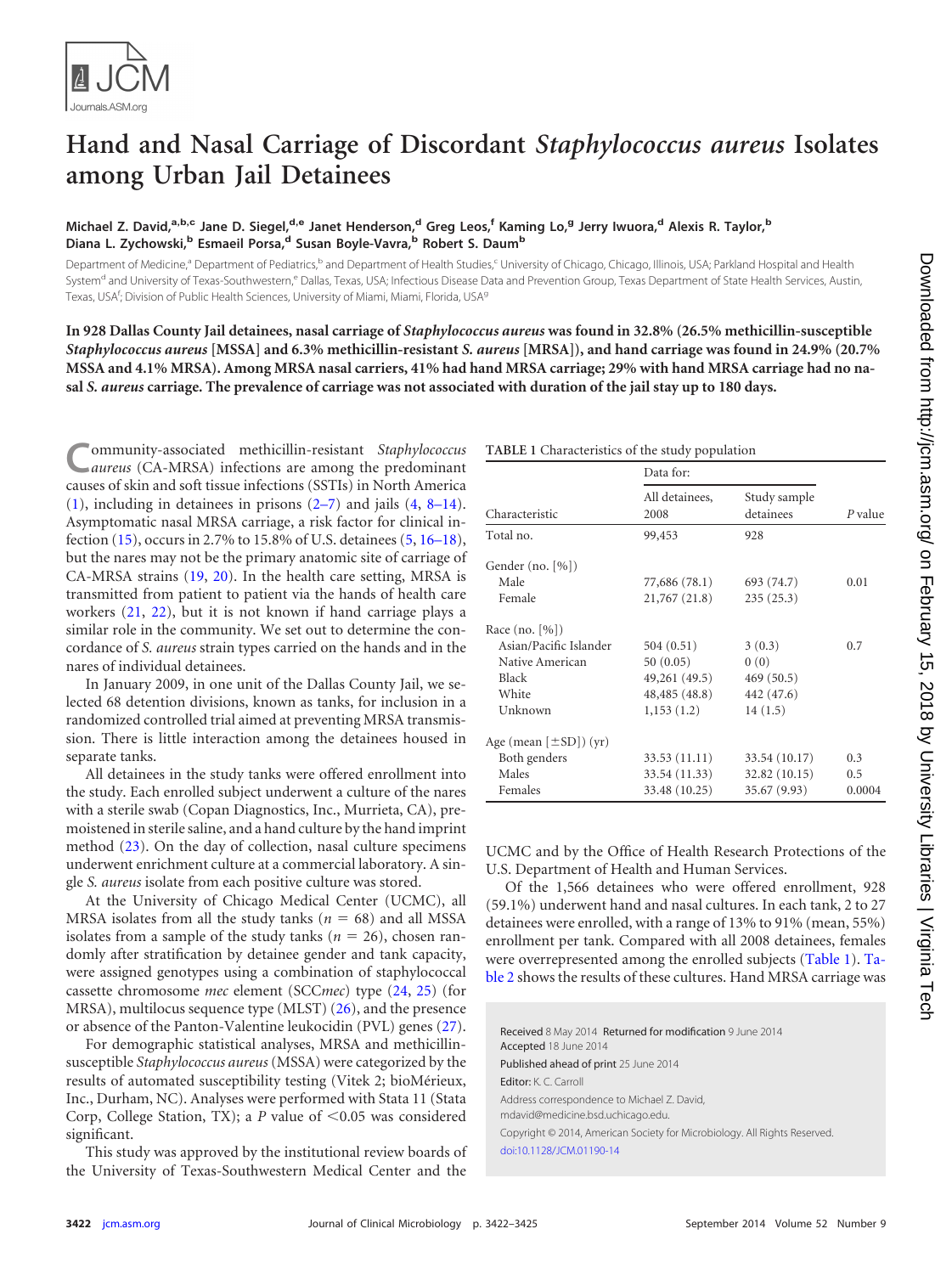<span id="page-1-0"></span>**TABLE 2** Subjects with positive culture results in the nares, on the hands, or both

|                   | Culture results (no. [%]) |            |               |            |
|-------------------|---------------------------|------------|---------------|------------|
| Culture site      | MRSA                      | MSSA       | Any S. aureus | Negative   |
| Nares             | 58(6.3)                   | 246(26.5)  | 304(32.8)     | 628 (67.4) |
| Hands             | 41(4.1)                   | 190(20.7)  | 231 (24.9)    | 702 (75.2) |
| Any or both sites | 75(8.1)                   | 318 (34.3) | 383 (41.3)    | 545 (58.7) |

nearly as prevalent as nasal MRSA carriage. Among subjects with nasal MRSA carriage, 41% had hand MRSA carriage, and 29% of those with hand MRSA carriage lacked nasal *S. aureus* carriage [\(Fig. 1\)](#page-1-1).

In tanks chosen for MSSA genotyping, 160 MSSA isolates were collected. Five isolates were not received by the UCMC, and 3 isolates that were susceptible to oxacillin carried *mecA*; for genotyping analyses, these 3 isolates were considered to be MRSA. Among the 99 MRSA isolates collected, 4 were not received by the UCMC, and 3 were resistant to oxacillin but did not carry *mecA*; for genotyping analyses, these 3 isolates were considered to be MSSA. In all, 155 MSSA and 95 MRSA isolates were analyzed.

Among the MSSA isolates, 5/155 (3%) were PVL positive, compared with 75/95 (79%) of the MRSA isolates ( $P < 0.001$ ). Among the MRSA isolates, 77% (73/95) were sequence type 8 (ST8), SCC*mec*type IV bearing, and PVL positive, which are characteristics that almost always identify USA300 MRSA in pulsedfield gel electrophoresis [\(28\)](#page-3-15) [\(Table 3\)](#page-1-2).

Twenty-five subjects (21% of the MSSA carriers) had genotypic concordance of MSSA strain pairs from hand and nasal cultures, while 21 (28% of the MRSA carriers at any site) had concordant MRSA strain types. Detainees with an ST8, SCC*mec* type IV-positive, and PVL-positive nasal MRSA isolate (characteristics commonly associated with USA300 MRSA) were more likely to have a concordant hand isolate (19/39 [49%]) than were detainees with a nasal MSSA isolate (25/78 [32%]) ( $P = 0.0001$ ).

Among 17 subjects who had genotypic discordance of isolates from the hand and nares, 10 (59%) carried on the hand a strain type isolated from another detainee in the same tank. Thus, hand carriage may result from person-to-person transmission in the



<span id="page-1-1"></span>**FIG 1** Results of nasal cultures stratified by hand culture results. For example, among subjects with nasal MRSA carriage, 41% had hand MRSA carriage and 9% had hand MSSA carriage. Note that some subjects had MRSA isolated from their hands in the absence of MRSA isolation from the nares. Others had MSSA isolated from their hands in the absence of MSSA isolation from the nares.

| September 2014 Volume 52 Number 9 |  |
|-----------------------------------|--|

<span id="page-1-2"></span>

| TABLE 3 Genotypes of all MRSA isolates and of 155 MSSA isolates by |  |  |
|--------------------------------------------------------------------|--|--|
| strain type <sup>a</sup>                                           |  |  |

|                                 | Data (no. [%]) by culture site |          |           |
|---------------------------------|--------------------------------|----------|-----------|
| Genotype                        | Nares                          | Hand     | Combined  |
| MRSA (all study tanks)          |                                |          |           |
| ST5/II/PVL                      | 2(4)                           | 0(0)     | 2(2)      |
| ST5/IV/PVL                      | 4(7)                           | 2(5)     | 6(6)      |
| $ST8/IV/PVL^+$                  | 41 (72)                        | 32 (92)  | 73 (77)   |
| ST72/IV/PVL                     | 2(4)                           | 1(3)     | 3(3)      |
| ST840/IV/PVL                    | 2(4)                           | 0(0)     | 2(2)      |
| Unavailable                     | 2(4)                           | 2(5)     | 4(4)      |
| $Other^b$                       | 4(7)                           | 1(3)     | 5(5)      |
| Total                           | 57 (100)                       | 38 (100) | 95 (100)  |
| MSSA (one-third of study tanks) |                                |          |           |
| $ST1/PVL^-$                     | 1(1)                           | 1(1)     | 2(1)      |
| ST5/PVL                         | 6(8)                           | 6(8)     | 12(7)     |
| $ST6/PVL^-$                     | 5(6)                           | 7(9)     | 12(7)     |
| $ST7/PUL^-$                     | 0(0)                           | 2(3)     | 2(1)      |
| $ST8/PVL^-$                     | 5(6)                           | 3(4)     | 8(5)      |
| $ST8/PVL^+$                     | 2(3)                           | 0(0)     | 2(1)      |
| $ST12/PVL^-$                    | 1(1)                           | 2(3)     | 3(2)      |
| $ST15/PVL^-$                    | 5(6)                           | 3(4)     | 8(5)      |
| ST20/PVL                        | 3(4)                           | 7(9)     | 10(6)     |
| $ST30/PVL^-$                    | 0(0)                           | 2(3)     | 2(1)      |
| $ST45/PVL^-$                    | 4(5)                           | 3(4)     | 7(4)      |
| $ST45$ slv/PVL $^-$             | 3(4)                           | 0(0)     | 3(2)      |
| $ST72/PVL^-$                    | 7(9)                           | 4(5)     | 11(7)     |
| ST109/PVL                       | 1(1)                           | 5(7)     | 6(4)      |
| $ST188/PVL^-$                   | 8(10)                          | 7(9)     | 15(9)     |
| ST398/PVL                       | 11(14)                         | 10(13)   | 21(13)    |
| ST508/PVL                       | 2(3)                           | 1(1)     | 3(2)      |
| $ST535/PVL^-$                   | 2(3)                           | 2(3)     | 4(2)      |
| ST1776/PVL                      | 1(1)                           | 1(1)     | 2(1)      |
| $ST1776/PVL^+$                  | 0(0)                           | 2(3)     | 2(1)      |
| ST1860/PVL                      | 0(0)                           | 4(5)     | 4(2)      |
| Other $\epsilon$                | 11(14)                         | 5(7)     | 16(10)    |
| Total                           | 78 (100)                       | 77 (100) | 155 (100) |

*<sup>a</sup>* The format used for strain type data is as follows: MLST/SCC*mec* type (for MRSA)/ presence  $(PVL<sup>+</sup>)$  or absence  $(PVL<sup>-</sup>)$  of the PVL genes.

*<sup>b</sup>* Other genotypes of MRSA include those with only a single isolate obtained at baseline from the nares cultures,  $ST5/IV/PVL^+$ ,  $ST8/IV/PVL^-$ ,  $ST72/IV/PVL^+$ , and  $ST188/IV/P$  $\mathrm{PVL}^-$  , or from the hand cultures, ST59/IV/PVL $^-$ . Also, one isolate not included here from the baseline nares assessment was determined to be a coagulase-negative *Staphylococcus* species.

*<sup>c</sup>* Other genotypes of MSSA include those with only one isolate obtained from the baseline nares cultures, ST8slv/PVL<sup>+</sup>, ST30slv/PVL<sup>-</sup>, ST45dlv/PVL<sup>-</sup>, ST97/PVL<sup>-</sup>,  $ST278/PVL^-, ST348/PVL^-, ST432/PVL^-, ST537/PVL^-, ST582/PVL^-, ST683/PVL^-,$ and ST959/PVL<sup>-</sup>, or from the hand cultures, ST15slv/PVL<sup>-</sup>, ST34/PVL<sup>-</sup>, ST87/PVL<sup>-</sup>,  $ST434/PVL^-$ , and  $ST630/PVL^-$ .

jail, although such transmission appeared to be uncommon in our cohort.

MRSA was isolated from detainees in 42/68 tanks (62%), where the prevalence of MRSA colonization ranged from 6.4% (1/18) to 50% (4/8). Power was limited to assess the clustering of strain types by tank, but in 31/42 tanks (74%), no 2 detainees carried a genetically concordant MRSA strain. In the other 11/42 tanks, either 2 or 3 of the tested detainees carried concordant MRSA isolates (range, 8% [2/24] to 37% [3/8]). Thus, we did not find evidence of frequent spread of MRSA among detainees.

For MSSA, in 15/26 tanks (58%), no 2 detainees carried genetically concordant strains. In the other 11/26 tanks (42%), between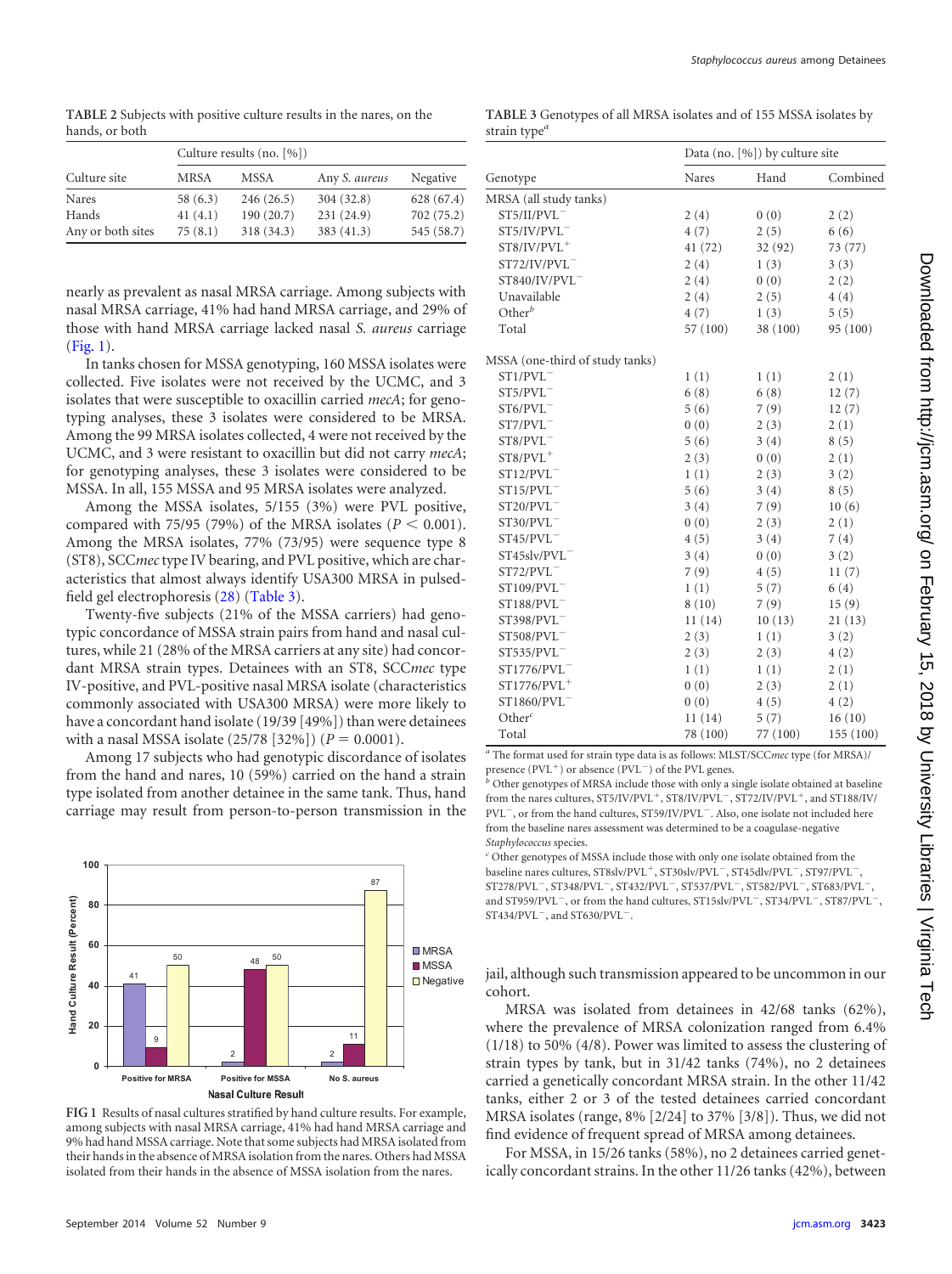<span id="page-2-7"></span>

|                                                     | Data for:        |                      |                  |
|-----------------------------------------------------|------------------|----------------------|------------------|
| Characteristic                                      | MRSA<br>carriers | Non-MRSA<br>carriers | P value          |
| Gender (no. $[\%]$ )                                |                  |                      |                  |
| Male                                                | 54/693 (7.8)     | 639/693 (92.2)       | 0.6 <sup>a</sup> |
| Female                                              | 21/235(8.9)      | 214/235(91.1)        |                  |
| Race $(no. [%])$                                    |                  |                      |                  |
| White                                               | 25/442 (5.7)     | 417/442 (94.3)       | $0.008^{a}$      |
| Black                                               | 49/469 (10.5)    | 420/469 (89.6)       |                  |
| Age $(yr)$                                          |                  |                      |                  |
| Mean $(\pm SD)$                                     | 33.3(10.0)       | 33.6(10.2)           | 0.8 <sup>b</sup> |
| Median                                              | 32.1             | 31.9                 |                  |
| Range                                               | $18.3 - 55.9$    | $18.5 - 72.1$        |                  |
| Length of stay in jail at time<br>of culture (days) |                  |                      |                  |
| Mean $(\pm SD)$                                     | 98 (118)         | 109(131)             | $0.3^c$          |
| Median                                              | 57               | 69                   |                  |
| Range                                               | $1 - 677$        | $1 - 1,410$          |                  |
| $a \sim 1$ .                                        |                  |                      |                  |

*<sup>a</sup>* Chi-square test.

 $t$  *test.* 

*<sup>c</sup>* Wilcoxon rank-sum test.

2 and 4 tested detainees carried MSSA isolates that shared a concordant genotype (range, 12% [2/17] to 57% [4/7]); in 5 of the 11 tanks, only 2 detainees carried concordant MSSA, and in 4 of the tanks, ST398 MSSA/PVL-negative isolates were carried by  $>1$  detainee, as described elsewhere [\(29\)](#page-3-16). Thus, we did not find evidence of frequent transmission of MSSA among detainees, with the exception of ST398 [\(29\)](#page-3-16).

[Table 4](#page-2-7) shows the bivariate association of demographic characteristics with MRSA carriage. Regression analysis demonstrated that among 910 white and black subjects, black males (odds ratio [OR], 2.7; 95% confidence interval [CI], 1.5 to 5.0;  $P = 0.002$ ) were more likely than white males to carry MRSA [\(Table 5\)](#page-2-8). In a separate regression model, carriage of an *S. aureus* isolate was not associated with age or length of jail stay, but black females (OR, 0.51; 95% CI, 0.33 to 0.79;  $P = 0.003$ ) were about half as likely as white males to carry an *S. aureus* isolate.

Our findings cannot be used to determine the frequency of transmission of *S. aureus* in the jail. However, our data suggest that in-jail transmission of *S. aureus* is uncommon. First, only a minority of the tanks housed more than 2 detainees who carried genotypically concordant *S. aureus* strains. Second, among detainees with jail stays of  $\leq$ 6 months, there was a trend toward a decreased likelihood of MRSA carriage with a longer stay (*P* - 0.1). Of the detainees in jail for 1 or 2 days, 17% (4/23) carried MRSA; of those who had arrived in the previous 1 to 7 days, 12% (8/68) carried MRSA. This decrease with longer stay is consistent with published data. In 2006 at the Baltimore County Jail, 15.8% of newly arriving detainees had nasal MRSA carriage [\(17\)](#page-3-4). In the Los Angeles County Jail (LACJ), 9% of MRSA SSTIs in 2002 and 14% in 2003 were diagnosed  $\leq$ 5 days after arrival [\(4\)](#page-2-4), and a computer model suggested that the epidemic of CA-MRSA SSTIs in the LACJ was not fueled by transmission within the jail [\(30\)](#page-3-17).

Our study has limitations. We did not assess how frequently MRSA is actually transmitted, carriage in the throat, perineum, or

<span id="page-2-8"></span>**TABLE 5** Logistic regression model of variables associated with MRSA colonization

| Risk factor                      | OR (95% CI)       | P value |
|----------------------------------|-------------------|---------|
| Age                              | $1.0(0.97-1.04)$  | 0.8     |
| Length of jail stay <sup>a</sup> | $0.89(0.74-1.1)$  | 0.2     |
| White male (reference)           | 1.0               | $NA^b$  |
| Black male                       | $2.7(1.5-5.0)$    | 0.002   |
| White female                     | $2.2(0.95-5.1)$   | 0.07    |
| Black female                     | $2.0(0.87 - 4.4)$ | 0.1     |

*<sup>a</sup>* Log-transformed variable.

*<sup>b</sup>* NA, not applicable.

axilla, or the impact of hygienic behaviors, substance abuse, or past medical history on the likelihood of *S. aureus* carriage. Also, some tanks had a small percentage of enrolled detainees.

Hand colonization with MRSA has been considered by many to be a relatively unimportant, transient phenomenon. However, it may represent a means of person-to-person MRSA transmission that is amenable to intervention, particularly in the community in settings in which hand washing is not frequent.

## **ACKNOWLEDGMENTS**

This work was supported by the U.S. Centers for Disease Control and Prevention (grants R01 CCR523379 to R.S.D. and R01 C1000373-01 to R.S.D., S.B.-V., J.D.S., and M.Z.D.), the National Institutes of Health (grants R01 A140481-01A1 and 2R56AI040481-08A1 to R.S.D. and S.B.-V. and 1 U01 GM087729-01/B270JA to R.S.D.), the Grant Healthcare Foundation (to S.B.-V.), Sage Products, Inc. (Cary, IL), and the Lawrence Livermore Laboratory (to S.B.-V.).

M.Z.D. has received research funding from Pfizer for an investigatorinitiated study. R.S.D. has received research funding from Pfizer, Clorox, Sanofi Pasteur, Sage Products, Inc., and GeneOhm. S.B.-V. has received research funding from GeneOhm.

## <span id="page-2-0"></span>**REFERENCES**

- 1. **David MZ, Daum RS.** 2010. Community-associated methicillin-resistant *Staphylococcus aureus*: the epidemiology and clinical consequences of an emerging epidemic. Clin. Microbiol. Rev. **23:**616 – 687. [http://dx.doi.org](http://dx.doi.org/10.1128/CMR.00081-09) [/10.1128/CMR.00081-09.](http://dx.doi.org/10.1128/CMR.00081-09)
- <span id="page-2-1"></span>2. **Baillargeon J, Kelley MF, Leach CT, Baillargeon G, Pollack BH.** 2004. Methicillin-resistant *Staphylococcus aureus* infection in the Texas prison system. Clin. Infect. Dis. **38:**e92– e95. [http://dx.doi.org/10.1086/383146.](http://dx.doi.org/10.1086/383146)
- <span id="page-2-4"></span>3. **Centers for Disease Control and Prevention.** 2001. Methicillin-resistant *Staphylococcus aureus* skin or soft tissue infections in a state prison— Mississippi, 2000. MMWR Morb. Mortal. Wkly. Rep. **50:**919 –922.
- 4. **Centers for Disease Control and Prevention.** 2003. Methicillin-resistant *Staphylococcus aureus* infections in correctional facilities—Georgia, California, and Texas, 2001–2003. MMWR Morb. Mortal. Wkly. Rep. **52:**992– 996.
- <span id="page-2-6"></span>5. **Lowy FD, Aiello AE, Bhat M, Johnson-Lawrence VD, Lee MH, Burrell E, Wright LN, Vasquez G, Larson EL.** 2007. *Staphylococcus aureus* colonization and infection in New York state prisons. J. Infect. Dis. **196:**911– 918. [http://dx.doi.org/10.1086/520933.](http://dx.doi.org/10.1086/520933)
- <span id="page-2-3"></span><span id="page-2-2"></span>6. **Turabelidze G, Lin M, Wolkoff B, Dodson D, Gladbach S, Zhu B.** 2006. Personal hygiene and methicillin-resistant *Staphylococcus aureus*. Emerg. Infect. Dis. **12:**422– 427. [http://dx.doi.org/10.3201/eid1203.050625.](http://dx.doi.org/10.3201/eid1203.050625)
- 7. **Wootton SH, Arnold K, Hill HA, McAllister S, Ray M, Kellum M, LaMarre M, Lane ME, Chaitram J, Lance-Parker S, Kuehnert MJ.** 2004. Intervention to reduce the incidence of methicillin-resistant *Staphylococcus aureus* skin infections in a correctional facility in Georgia. Infect. Control Hosp. Epidemiol. **25:**402– 407. [http://dx.doi.org/10.1086/502413.](http://dx.doi.org/10.1086/502413)
- <span id="page-2-5"></span>8. **David MZ, Mennella C, Mansour M, Boyle-Vavra S, Daum RS.** 2008. Predominance of methicillin-resistant *Staphylococcus aureus* among pathogens causing skin and soft tissue infections in a large urban jail: risk factors and recurrence rates. J. Clin. Microbiol. **46:**3222–3227. [http://dx](http://dx.doi.org/10.1128/JCM.01423-08) [.doi.org/10.1128/JCM.01423-08.](http://dx.doi.org/10.1128/JCM.01423-08)